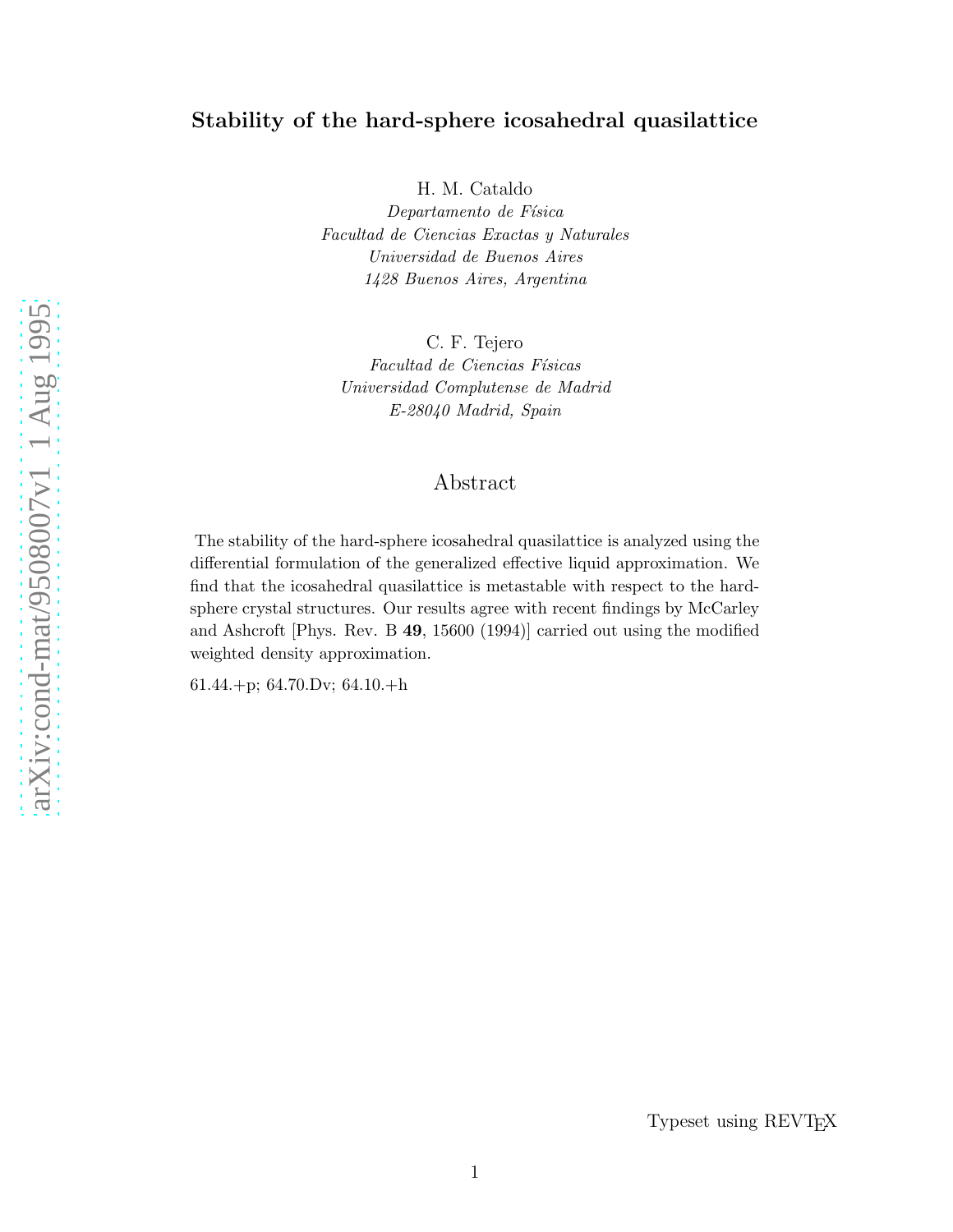#### I. INTRODUCTION

The observation in [1](#page-8-0)984 by Shechtman et  $al<sup>1</sup>$  of a sharp diffraction pattern in a AlMn alloy with the symmetry of the icosahedron, opened a new field in condensed matter physics. Ever since experimental evidence of other materials having sharp diffraction patterns with symmetries forbidden by classical crystallography has continued to grow. The name quasicrystals has been coined to represent systems with perfect order but without periodicity, i.e. quasiperiodic systems.

Since the nonperiodic three-dimensional  $(3D)$  Penrose tiling<sup>[2](#page-8-0)</sup> has a diffraction pattern closely similar to that of icosahedral alloys, it has been extensively studied to account for icosahedral point symmetry and also because of its relative simplicity. The 3D Penrose tiling is usually constructed by projection from a  $6D$  simple cubic lattice. The projection is performed by first defining an acceptance domain in the 3D complementary space in order to select what points of the 6D simple cubic lattice are effectively projected to form the 3D quasilattice. In the present investigation the 3D Penrose tiling has been generated by a special choice of the shape and size of the acceptance domain as described by Elser<sup>[2](#page-8-0)</sup>. The last step to model a quasicrystal concerns the decoration i.e., the location of the lattice points forming the quasicrystal and a choice for the pair interaction potential.

Of the many questions about quasicrystals, one concerns the stability of these phases. The first theoretical approaches to such a question<sup>[3](#page-8-0),[4](#page-8-0)</sup> were based upon the Landau theory of crystallization where the free energy is expanded in powers of an order parameter related to density waves with icosahedral symmetry. As a main result it was shown that multicomponent systems are required to achieve stability, a fact that agrees with the experimental  $findings<sup>3</sup>$  $findings<sup>3</sup>$  $findings<sup>3</sup>$ .

On the other hand and from a more microscopic viewpoint, the analysis of the stability of quasicrystals may be rather difficult on general grounds, but an important simplification occurs if a hard-sphere pair potential is assumed. Indeed, a simple calculation of the maximum packing fraction, i.e. the fraction of the total volume occupied by the spheres, provides an important criterion of the stability chances. For instance, a 3D Penrose tiling with all vertices occupied by identical hard spheres leads to a fluid-like packing fraction and thus it must certainly be discarded as a model of a quasicrystal. Moreover, the interest of considering hard-sphere quasicrystals goes far beyond simplicity. Thus, numerical studies<sup>[5](#page-8-0)</sup> have shown that the crucial criterion for the quasicrystal stability with more realistic, e.g., Lennard-Jones, interactions is the packing fraction of the quasicrystalline hard-sphere decoration.

There are basically two ways of improving the poor packing fraction of the above fully occupied Penrose tiling. These options are to change the decoration  $6$  or the acceptance domain<sup>[7](#page-8-0)</sup>. Both procedures give approximately the same optimal packing fraction  $\simeq 0.63$ , a value that now indeed justifies a further stability study. Recently, McCarley and Ashcroft<sup>[8](#page-8-0)</sup> have studied the hard-sphere quasicrystal using a modification of the acceptance domain<sup>[7](#page-8-0)</sup>, to obtain from the modified weighted density approximation a metastable quasicrystal with respect to the crystalline and fluid phases. Their method is entirely formulated in the 6D reciprocal space which avoids direct summations over the quasilattice. However, a drawback of this method is that a truncation of the sum in the 6D reciprocal lattice is needed, the induced estimate error in the free energy per particle of the quasilattice being  $\simeq 2\%$ .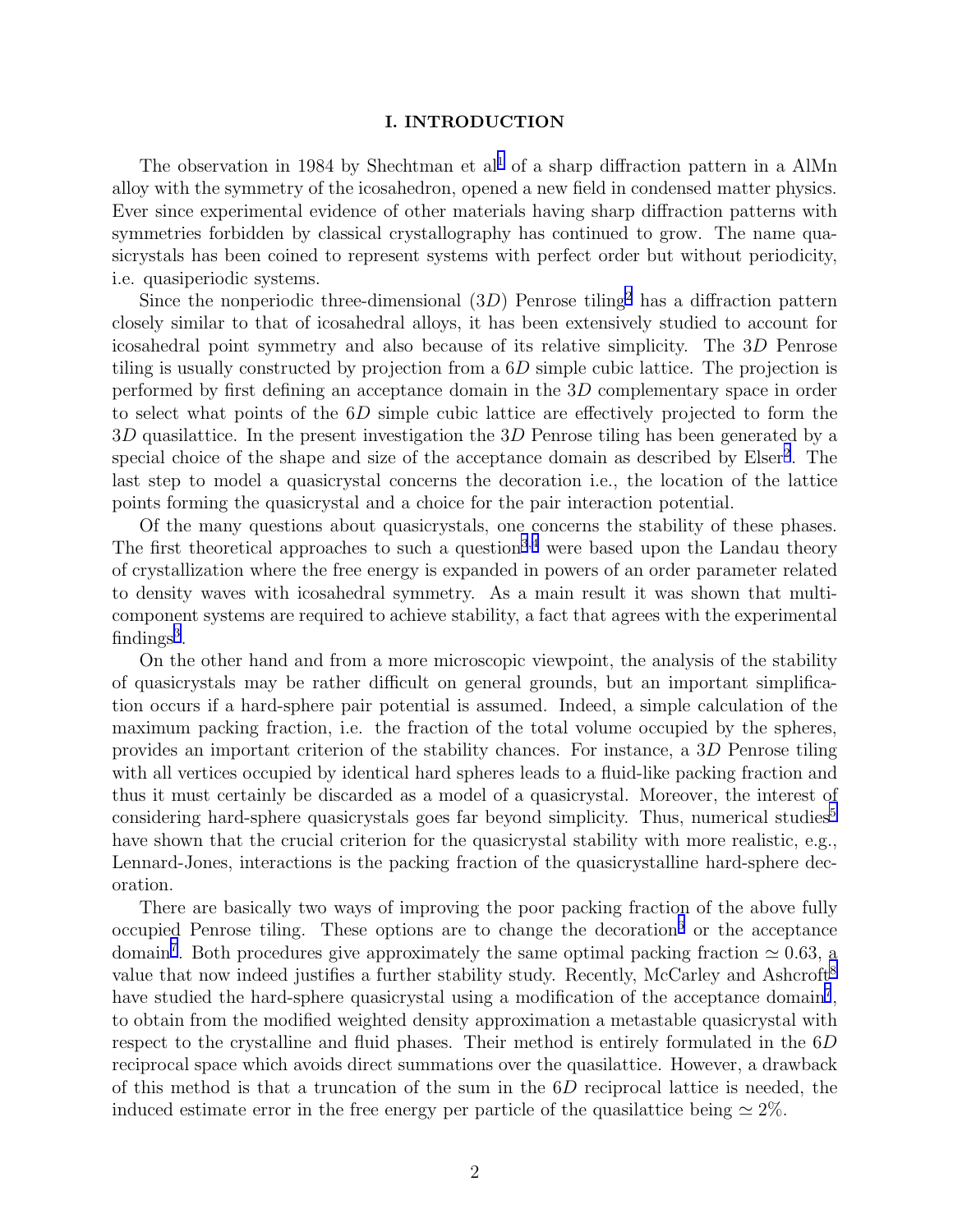<span id="page-2-0"></span>In the present paper we will consider the above optimal hard-sphere decoration of the Penrose tiling. Our treatment is based on the generalized effective liquid approximation<sup>[10](#page-8-0)</sup> which has been previously applied to perfect hard spheres and hard disks crystals yielding very accurate results as compared to the simulation data. The quasilattice sums are calculated in the 3D real space using a method which substantially improves convergence errors in comparison to previous 6D reciprocal lattice treatments.

The paper is organized as follows. In section II we briefly review the generation of the 3D Penrose tiling which allows us to introduce the hard-sphere decoration. Section [III](#page-4-0) summarizes the generalized effective liquid approximation for the determination of the free energy of the quasicrystal. Our results are presented in section [IV](#page-5-0) together with a discussion concerning the evaluation of quasilattice sums, while in the final section [V](#page-7-0) we gather our conclusions.

### II. THE ICOSAHEDRAL QUASILATTICE

In what follows, we consider the icosahedral quasilattice obtained by projecting a subset (to be specified below) of the 6D simple cubic lattice onto a 3D hyperplane<sup>[2](#page-8-0)</sup>  $X_{\parallel}$ . The orientation of  $X_{\parallel}$  relative to the lattice is determined by requiring that the projected vectors  ${e^j\}\$  of the 6D basis vectors  ${e^j\}$  (j = 1, 2, ...6) coincide with the six vertex axes of the icosahedron, i.e.:

$$
\mathbf{e}_{\parallel}^{j} = P_{\parallel}^{jk} \mathbf{e}^{k} \tag{2.1}
$$

where a summation over repeated labels is understood. The matrix representation of the projection operator  $P_{\parallel}$  is given by:

$$
P_{\parallel} = \frac{1}{\sqrt{20}} \begin{pmatrix} \sqrt{5} & 1 & 1 & 1 & 1 & 1 \\ 1 & \sqrt{5} & 1 & -1 & -1 & 1 \\ 1 & 1 & \sqrt{5} & 1 & -1 & -1 \\ 1 & -1 & 1 & \sqrt{5} & 1 & -1 \\ 1 & -1 & -1 & 1 & \sqrt{5} & 1 \\ 1 & 1 & -1 & -1 & 1 & \sqrt{5} \end{pmatrix}
$$
(2.2)

and an elementary calculation leads to  $|e_{\parallel}^{j}|^{2} = 1/2$   $(j = 1, 2, ... 6)$  and

$$
\cos(\mathbf{e}_{\parallel}^1, \mathbf{e}_{\parallel}^j) = \sqrt{5}/5 \quad (j = 2, ..., 6)
$$

$$
\cos(\mathbf{e}_{\parallel}^{2+j}, \mathbf{e}_{\parallel}^{2+k}) = \begin{cases} \sqrt{5}/5 & j-k = \pm 1, \pm 4\\ -\sqrt{5}/5 & j-k = \pm 2, \pm 3 \end{cases}
$$

showing that the vectors  $\{e_{\parallel}^j\}$  may be identified with the six vertex directions of the icosahedron.

We also consider the 3D hyperplane perpendicular to  $X_{\parallel}$ ,  $X_{\perp}$ , obtained upon projection of the 6D basis vectors  ${e^j}$  by the complementary projector  $P_{\perp}$ :

$$
\mathbf{e}^j_{\perp} = P^{jk}_{\perp} \mathbf{e}^k; \qquad P^{jk}_{\perp} = \delta^{jk} - P^{jk}_{\parallel} \tag{2.3}
$$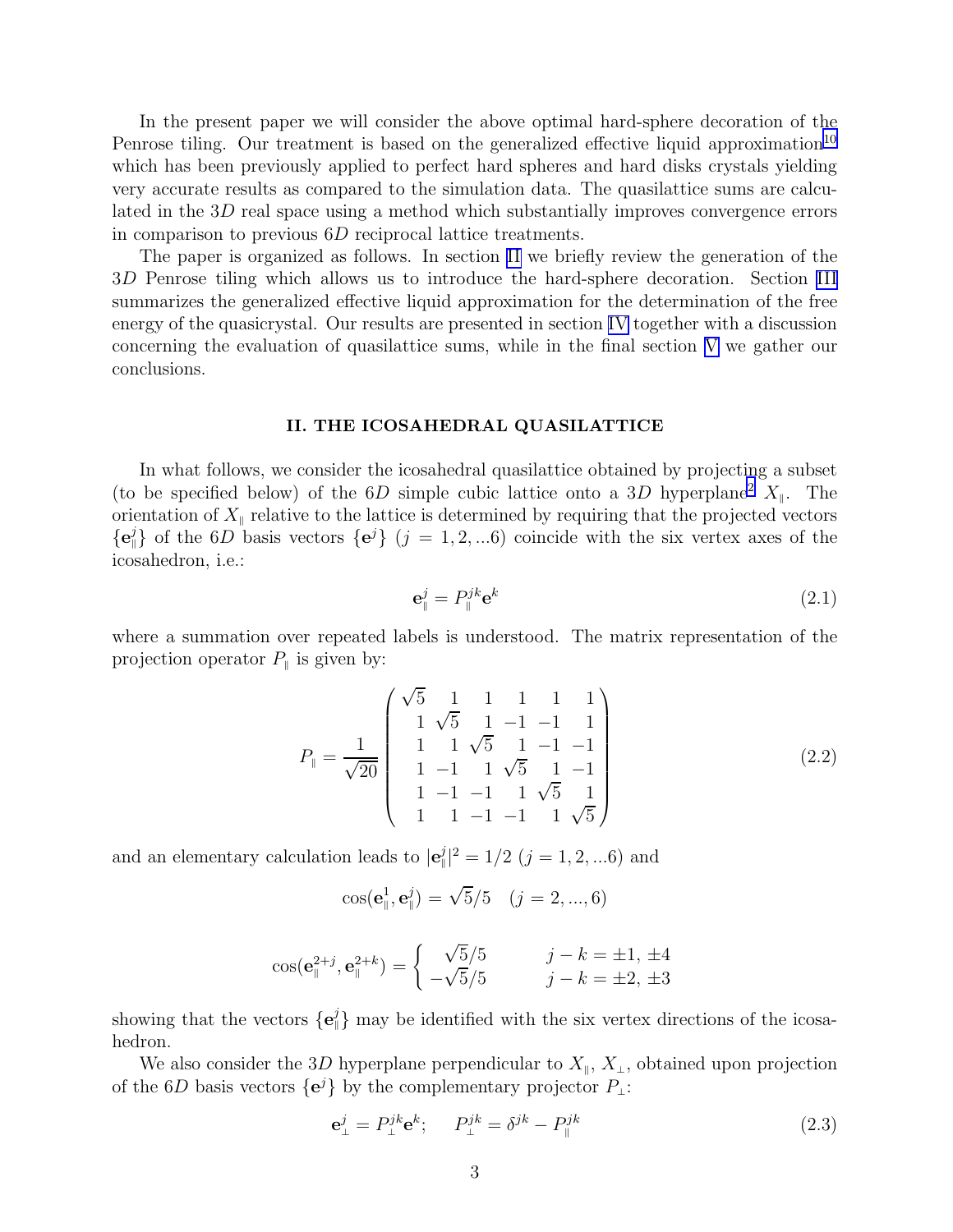<span id="page-3-0"></span>where  $\delta^{jk}$  is the Kronecker delta. It can be readily shown that the projected vectors  $e^j_{\perp}$ may also be identified with the six vertex directions of the icosahedron, but permuted with respect to the projected vectors  $\mathbf{e}_{\perp}^j$ , i.e.  $\mathbf{e}_{\perp}^j \cdot \mathbf{e}_{\perp}^k = -\mathbf{e}_{\parallel}^j \cdot \mathbf{e}_{\parallel}^k$  ( $j \neq k$ ).

Both projections are dense in the  $3D$  space but a quasilattice of finite density can be constructed by projecting onto  $X_{\parallel}$  only those points whose perpendicular space projection lies within a bounded region  $\chi$  known as the acceptance domain<sup>[2](#page-8-0)</sup>. To construct this bounded region we take the twenty distinct triplets  $\{e^i_{\perp}, e^j_{\perp}, e^k_{\perp}\}$  of the projected vectors in  $X_{\perp}$ . Each triplet defines a rhombohedron of volume  $v_{ijk} = \vec{e}^i_{\perp} \times \vec{e}^j_{\perp} \cdot \vec{e}^k_{\perp}$ . It is easily found that half of these rhombohedra are "large", i.e.  $v_{ijk} = \sqrt{8} \sin(2\pi/5)/10$  and half "small", i.e.  $v_{ijk} = \sqrt{8} \sin(4\pi/5)/10$ . The disjoint union of these twenty rhombohedra defines a closed convex region  $\chi$  named the *triacontahedron* of volume  $v = \sqrt{8} [\sin(2\pi/5) + \sin(4\pi/5)]$ . The triacontahedron is therefore the projection onto  $X_{\perp}$  of the unit cell of the 6D cubic lattice.

The selection of a subset of the 6D simple cubic lattice is accomplished by requiring that the orthogonal projections  $\{r^j\}$  of the lattice points  $\{r^j\}$  of the 6D simple cubic lattice lie within the triacontahedron<sup>[12](#page-8-0)</sup>. This construction yields a quasilattice in  $X_{\parallel}$  which may also be regarded as a tiling of the  $3D$  space by two kinds of rombohedra<sup>[6](#page-8-0)</sup>. Using a one-parameter Gaussian approximation for the density peaks of the quasilattice, the one-particle density can be written as:

$$
\rho(\mathbf{r}) = \left(\frac{\alpha}{\pi}\right)^{3/2} \sum_{j} W(\mathbf{r}_{\perp}^{j}) e^{-\alpha(\mathbf{r} - \mathbf{r}_{\parallel}^{j})^{2}}
$$
(2.4)

where the sum runs over the Bravais lattice vectors of the  $6D$  simple cubic crystal,  $\alpha$  is the inverse width of the Gaussians and the weight function  $W(\mathbf{r}^j_{\perp})$  is defined by:

$$
W(\mathbf{r}_{\perp}^{j}) = \begin{cases} 1 & \mathbf{r}_{\perp}^{j} \in \chi \\ 0 & \text{otherwise} \end{cases}
$$
 (2.5)

It can be shown that the first three neighbour separations of the icosahedral quasilattice are<sup>[6](#page-8-0)</sup>:  $r_1^2 = (3 - 6\sqrt{5}/5)a^2$ ,  $r_2 = a$  and  $r_3^2 = (2 - 2\sqrt{5}/5)a^2$  where  $a = \sqrt{2}/2$ . Their average coordination numbers are  $2/\tau^2$ , 6 and 6, respectively, with  $\tau$  denoting the golden ratio  $\tau = (1 + \sqrt{5})/2$ . By locating a hard-sphere of diameter  $\sigma = r_1$  at every vertex of the quasilattice, the packing fraction (the fraction of the total volume occupied by the spheres) is  $\simeq 0.14$ , i.e. a packing fraction characteristic of a fluid phase. On the other hand, if we look for accomodating hard spheres of diameter  $\sigma = a$  at every vertex, the short distance  $r_1$  does not allow this. But since the frequency of the nearest-neighbor separation is small, a better packing of hard spheres in the quasilattice can be obtained if one of the two vertex of each  $r_1$ -bond is left vacant. These short bonds form closed rings of 10 links and chains of even or odd links. If we also require that two adjacent sites cannot be empty there are only two ways of placing the hard spheres on rings and chains. In the present investigation we have randomly located a hard sphere on a vertex of every ring and in an endpoint of each chain. This determines the accomodation of the remaining hard spheres, the effect of taking different initial localizations having a negligible effect on our results as the number of vertex of the quasilattice increases. It can be shown<sup>[6](#page-8-0)</sup> that with this procedure, the volume occupied by the hard spheres increases leading to a hard-sphere packing fraction  $\eta \simeq 0.629$ , which is close to the random packing fraction ( $\simeq 0.64$ ) and below the packing fraction of the crystal structures ( $\simeq 0.74$  and  $\simeq 0.68$  for the fcc and bcc crystals, respectively). This is,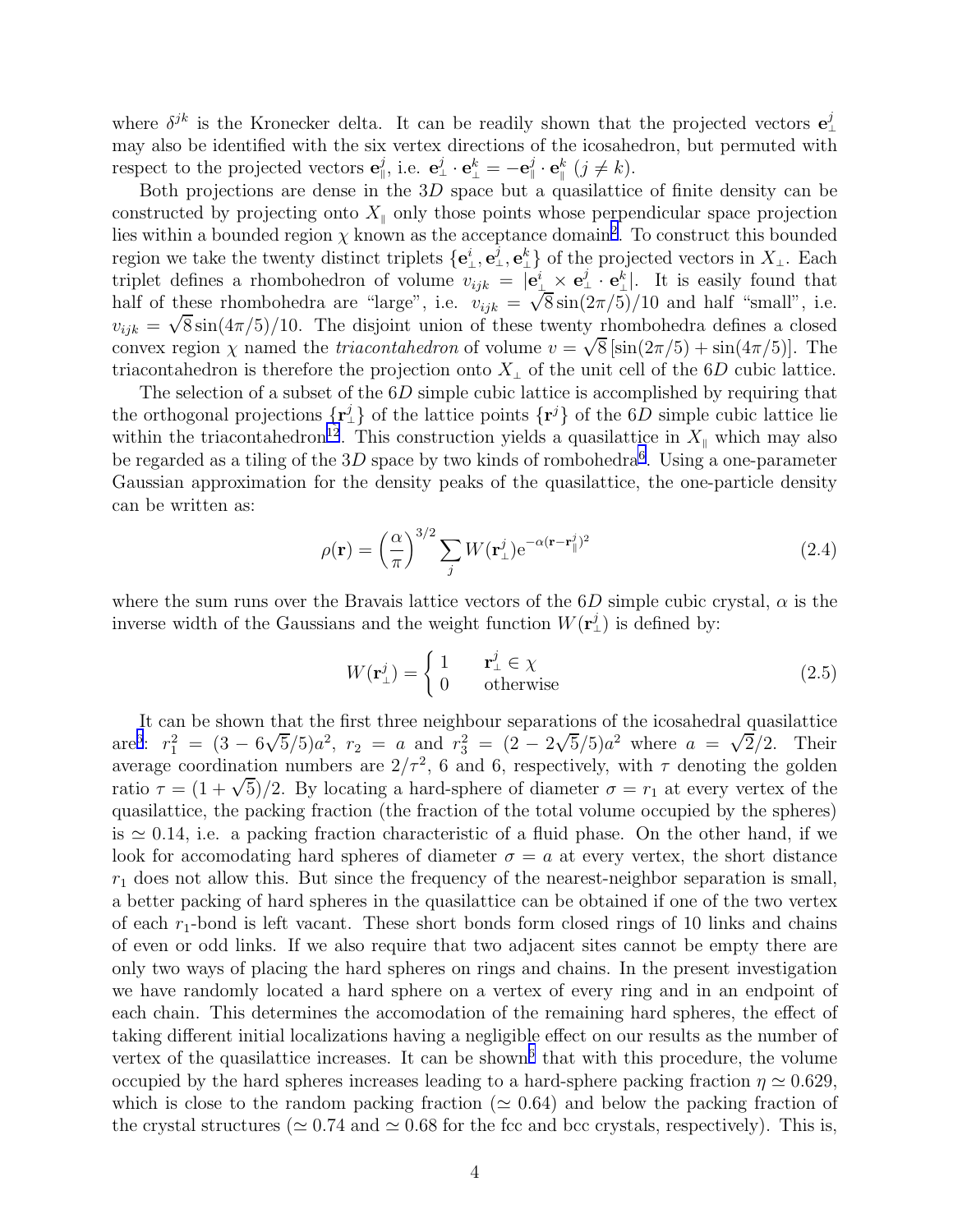<span id="page-4-0"></span>to our knowledge, the best icosahedral packing fraction of identical hard spheres reported so far.

#### III. FREE ENERGY OF THE HARD-SPHERE ICOSAHEDRAL QUASILATTICE

In recent years, the freezing of hard spheres into perfect crystals has been successfully described by several nonperturbative density functional theories. We here consider the stability of the hard-sphere icosahedral quasilattice described in [II](#page-2-0) within one of such approaches, the generalized effective liquid approximation, which is now briefly summarized.

The Helmholtz free energy F of a solid characterized by a one-particle density  $\rho(\mathbf{r})$  is a functional of  $\rho(\mathbf{r})$ , denoted by  $F = F[\rho]$ , which can be split as  $F[\rho] = F_{\text{id}}[\rho] + F_{\text{ex}}[\rho]$  where

$$
\beta F_{\text{id}}[\rho] = \int d\mathbf{r} \rho(\mathbf{r})[\ln\{\Lambda^3 \rho(\mathbf{r})\} - 1] \tag{3.1}
$$

is the ideal contribution with  $\beta = 1/k_B T$  the inverse temperature and  $\Lambda$  the thermal de Broglie wavelength and

$$
\beta F_{\text{ex}}[\rho] = -\int d\mathbf{r}\rho(\mathbf{r}) \int d\mathbf{r}' \rho(\mathbf{r}') \int_0^1 d\lambda (1-\lambda) c(\mathbf{r}, \mathbf{r}';[\lambda \rho]) \tag{3.2}
$$

is the excess term. In (3.2)  $c(\mathbf{r}, \mathbf{r}'; [\lambda \rho])$  is the direct correlation function of the solid and  $\lambda$  ( $0 \leq \lambda \leq 1$ ) is a parameter defining a linear path of integration in the space of density functions  $\rho_{\lambda}(\mathbf{r}) = \lambda \rho(\mathbf{r})$  connecting a zero reference density to the one-particle density  $\rho(\mathbf{r})$ of the solid. The equilibrium solid density  $\rho(\mathbf{r})$ , determined by functional differentiation, is the minimimum value of  $F[\rho]$  at constant average density. This variational calculation implies the direct correlation function of the solid which is the only unknown in (3.1-3.2) and hence some explicit approximations for  $F_{ex}[\rho]$  are required.

Based on the similarity of the thermodynamic properties of the solid and fluid phases, the generalized effective liquid approximation first maps the excess free energy per particle of the solid onto that of some effective liquid, i.e.:

$$
\frac{1}{N} \int d\mathbf{r} \rho(\mathbf{r}) \int d\mathbf{r}' \rho(\mathbf{r}') \int_0^1 d\lambda (1-\lambda) c(\mathbf{r}, \mathbf{r}';[\lambda \rho]) = \hat{\rho} \int d\mathbf{r} \int_0^1 d\lambda (1-\lambda) c(|\mathbf{r}|; \lambda \hat{\rho}) \quad (3.3)
$$

where  $\hat{\rho}$  is the density of the effective liquid,  $N = \int d\mathbf{r} \rho(\mathbf{r})$  is the number of particles, and  $c(|\mathbf{r}|; \lambda \hat{\rho})$  is the direct correlation function of the liquid. Equation (3.3) is referred to as the thermodynamic mapping.

In a second step, the generalized effective liquid approximation defines an structural mapping in which the direct correlation function of the solid is mapped onto that of a liquid. However, this mapping cannot be done directly because the direct correlation function of the liquid is translationally invariant while that of the solid is not. But taking into account that in (3.2) the direct correlation function of the solid appears doubly weighted by the solid density , the difficulty is overcome by defining the structural mapping as:

$$
\int d\mathbf{r} \rho(\mathbf{r}) \int d\mathbf{r}' \rho(\mathbf{r}') c(\mathbf{r}, \mathbf{r}'; [\rho]) = \int d\mathbf{r} \rho(\mathbf{r}) \int d\mathbf{r}' \rho(\mathbf{r}') c(|\mathbf{r} - \mathbf{r}'; \hat{\rho}[\rho])
$$
(3.4)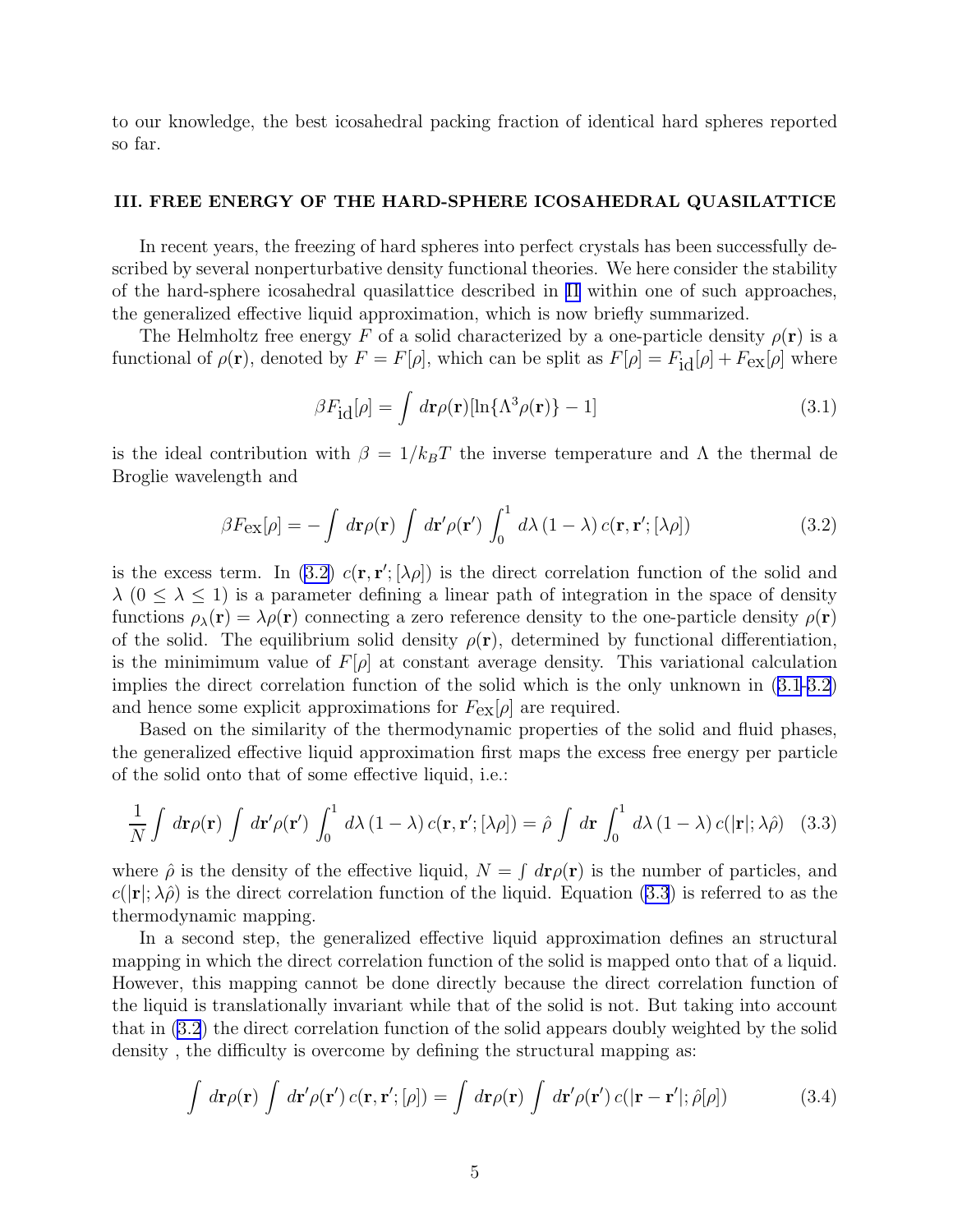<span id="page-5-0"></span>With ([3.2-3.4](#page-4-0)) a self-consistent non-linear integral equation is obtained for the determination of  $\rho[\rho]$  in terms of  $\rho(\mathbf{r})$  and the direct correlation function of the liquid. The complicated functional dependence  $\hat{\rho}[\rho]$  can be simplified if  $\rho(\mathbf{r})$  is described in terms of a single order parameter  $\alpha$  as in ([2.4\)](#page-3-0) in which case  $\hat{\rho}$  becomes an ordinary function of  $\alpha$ . The equilibrium solid density (i.e.  $\alpha$ ) is then determined by minimizing at constant average density the solid free energy with respect to the Gaussian width parameter  $\alpha$  for a given crystal structure.

As explained elsewhere<sup>[11](#page-8-0)</sup>, the non-linear integral equation for the determination of  $\hat{\rho}[\rho]$ can be further transformed into a system of two coupled nonlinear differential equations in  $\hat{\eta}(\lambda)$ :

$$
\hat{\eta}'(\lambda) = \frac{z(\lambda) - \psi(\hat{\eta}(\lambda))}{\lambda \psi'(\hat{\eta}(\lambda))}
$$
\n(3.5)

and  $z(\lambda)$ :

$$
z'(\lambda) = \Phi(\hat{\eta}(\lambda))\tag{3.6}
$$

where  $\hat{\eta}(\lambda) = \pi \hat{\rho}(\lambda) \sigma^3/6$  is the effective liquid packing fraction and  $\sigma$  is the hard-sphere diameter.

Using the one-parameter approximation ([2.4\)](#page-3-0) for the one-particle density of the quasilattice,  $\Phi(\hat{\eta}(\lambda))$  is given by:

$$
\Phi(\hat{\eta}(\lambda)) = -\frac{1}{N} \sum_{i=1}^{N} \sum_{j=1}^{N} W(\mathbf{r}_{\perp}^{i}) W(\mathbf{r}_{\perp}^{j}) \int_{0}^{\infty} dR R c(R; \hat{\eta}(\lambda)) S(R; \alpha, r_{ij})
$$
\n(3.7)

where  $r_{ij} = |\mathbf{r}_{\parallel}^i - \mathbf{r}_{\parallel}^j|$  and

$$
S(R; \alpha, r_{ij}) = \left[\frac{\alpha}{2\pi r_{ij}^2}\right]^{1/2} \left[\exp(-\alpha (R - r_{ij})^2/2) - \exp(-\alpha (R + r_{ij})^2/2)\right]
$$
(3.8)

In (3.5) and (3.6) the prime denotes the derivative with respect to the argument and  $\psi(\hat{\rho})/\beta$  is the excess free energy per particle of the fluid phase. For the latter we will use the Carnahan-Starling compressibility factor to obtain  $\psi$  by thermodynamic integration of the equation of state while the Percus-Yevick equation is used for the structure of the fluid phase, i.e. the direct correlation function. Eqs. (3.5) and (3.6) have to be integrated numerically from  $\lambda = 0$  to  $\lambda = 1$  with initial conditions  $\hat{\eta}(0) = z(0) = 0$  and the excess free energy per particle of the quasilattice [\(3.2](#page-4-0)) is finally determined as  $\psi(\hat{\eta}(1))$ .

#### IV. RESULTS

Before looking for a numerical solution of (3.5-3.6), we deal with a delicate point concerning the convergence of the quasilattice sums in (3.7). In order to emphasize it let us rewrite the rigth hand side of eq. (3.7) in the form:

$$
\frac{1}{N} \sum_{i=1}^{N} \sum_{j=1}^{N} A(r_{ij})
$$
\n(4.1)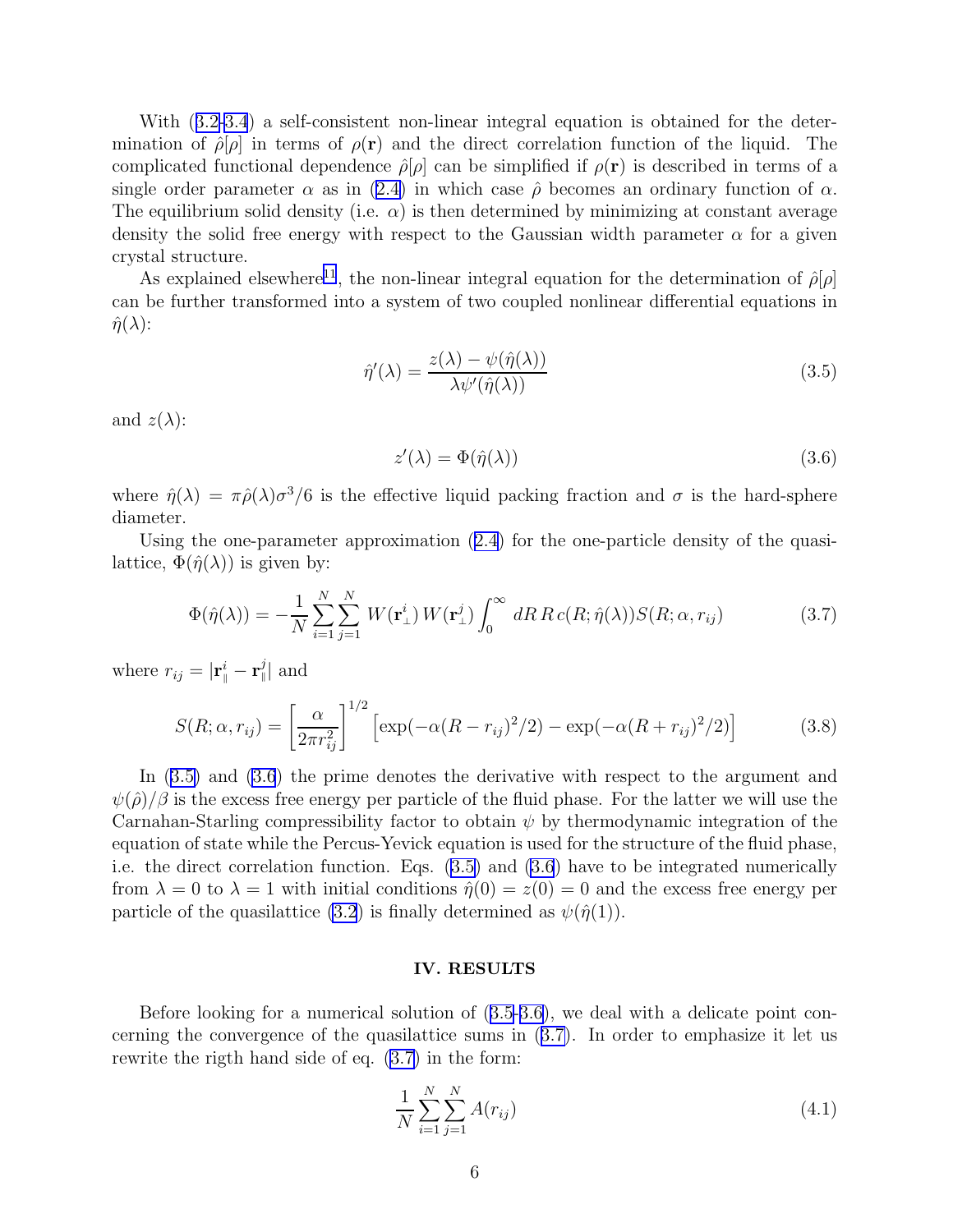We first note that for a Bravais lattice ([4.1\)](#page-5-0) reduces to,

$$
\sum_{j} z_j A(r_j) \tag{4.2}
$$

where the sum runs over spherical shells of sites centered around the site at the origin,  $r_j$  is the distance of shell j to the origin, and  $z_j$  is the number of sites at the jth-shell. In passing from  $(4.1)$  $(4.1)$  to  $(4.2)$  the translational symmetry of the Bravais lattice has been used. Moreover, since  $A(r_i)$  decreases rapidly with distance, only a relatively small number of shells around the origin give a nonnegligible contribution to the sum leading to a rapid convergence of (4.2).

But if the lattice does not have translational symmetry, the evaluation of [\(4.1](#page-5-0)) becomes a delicate numerical problem if one looks for achieving a rapid convergence. For instance, if we consider a quasilattice of N sites the convergence of  $(4.1)$  $(4.1)$  (resulting from considering the  $N(N-1)/2$  different pairs  $i \neq j$ ) becomes so slow as N increases that it remains unreachable through usual computational efforts. This is also the case for a Bravais lattice as it may be tested by evaluating the sum  $(4.1)$  $(4.1)$  which, on the other hand, can be easily determined through  $(4.2)$ .

As stated above, a possible way for dealing with the quasilattice sum<sup>[8](#page-8-0)</sup> is to use the  $6D$ reciprocal lattice. However, this procedure only provides a partial solution to the convergence of the sum since it is necessary to truncate the sum at some maximum value of the reciprocal lattice vector leading to an estimate error in the free energies of about 2%.

We here propose an alternative solution to the convergence problem of [\(4.1](#page-5-0)) which provides a substantial reduction of errors and computation time in the determination of the quasicrystal free energy. By starting with the  $6D$  simple cubic lattice, we construct the quasilattice using the projection formalism described in [II.](#page-2-0) Let  $M >> 1$  be the number of the lattice points generated in the quasilattice and draw an spherical surface containing almost all the lattice points. Inside the sphere we construct a concentric sphere with  $N >> 1$  $(N < M)$  lattice points.

By rewriting ([4.1\)](#page-5-0) as:

$$
A(0) + \frac{1}{N} \sum_{i=1}^{N} \left[ \sum_{j \neq i} A(r_{ij}) \right]
$$
 (4.3)

where we have separated the  $r_{ij} = 0$  contributions, we calculate the the  $i \neq j$ -terms by first choosing a lattice point  $i$   $(i = 1, 2, ...N)$  inside the sphere and then summing consecutively over all neighbouring j lattice points until the relative error of the sum in brackets in  $(4.3)$ is less than a prefixed value. For lattice points  $i$  well inside the sphere, our procedure takes into account all the relevant "interactions" in  $(4.1)$  $(4.1)$ . However, if the lattice point i lies near the surface of the sphere, our procedure overestimates the "interactions" in ([4.1\)](#page-5-0) because the sum in brackets contains points outside the sphere. We have found that these boundary errors can be reduced by increasing N (and therefore M), in such a way that for  $M = 22000$ and  $N = 10000$ , the estimate error of the free energy per particle of the quasilattice is about 0.1%. Under such conditions, the computation time needed for evaluating the variational free energy (for each pair  $\alpha$ - $\eta$ ) is around 20' c.p.u. in a VAX 9000.

In Fig. 1, the variational free energy per particle of the quasicrystal  $\beta \phi = \beta F/N 3\ln(\Lambda/\sigma) + 1$  is represented versus  $Y = (\alpha \sigma^2/2)^{1/2}$  for different packing fractions. We have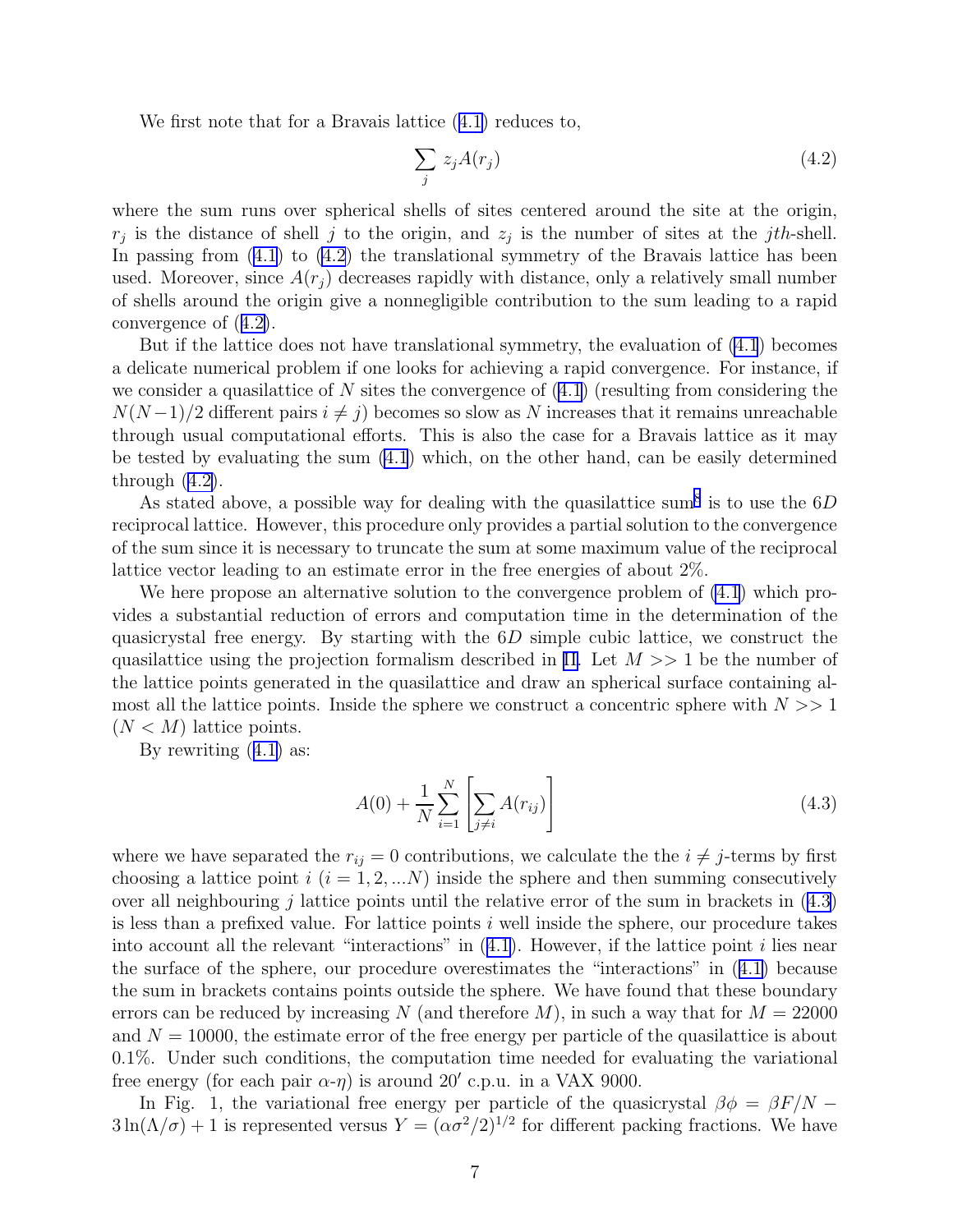<span id="page-7-0"></span>found minima for the quasicrystal free energy as a function of the Gaussian width parameter  $\alpha$  for  $\eta \geq 0.51$ , i.e. a stable or metastable quasicrystalline phase. Similarly to ref.<sup>[8](#page-8-0)</sup> we have found that the quasicrystal turns out to be the more localized phase since the minima are always situated at greater Y -values than the compact fcc crystalline phase. Our results are gathered in Table [I](#page-10-0) where the free energy and the Gaussian width parameter at the free energy mimimum of the quasicrystal are compared to those of the fcc crystal.

In Fig. 2 we represent the solid free energy per particle versus the packing fraction  $\eta$ for the three solid phases (fcc, bcc and quasicrystal). We also include in the figure the fluid free energy obtained by thermodynamic integration of the Carnahan-Starling equation of state. It is seen that the quasicrystal is always metastable with respect to the remaining phases, the gaps of the free energy being somewhat less than those reported by  $M<sup>c</sup>Carley$ and Ashcroft<sup>[8](#page-8-0)</sup>.

### V. CONCLUSIONS

We have analyzed the stability of a hard-sphere quasicrystal obtained from a simple decoration of the 3D Penrose tiling which has been designed for optimizing the packing fraction. The stability has been analyzed using the generalized effective liquid approximation. A simple method for evaluating the quasilattice sums in the  $3D$  real space has been formulated. The method minimizes the boundary effects of finite quasilattices leading to a substantially better convergence than previous works.

Our results show that the quasicrystal is metastable with respect to the crystalline and fluid phases. Such results agree with recent reported<sup>[8](#page-8-0)</sup> calculations for a hard-sphere quasicrystal obtained from the modified weighted density approximation. Therefore, within these nonperturbative density functional theories entropy is insufficient to stabilize onecomponent quasicrystals.

Since all known quasicrystals have complex metallic alloy phase structures it has been argued that for the stability of quasicrystals it is neccesary to have at least two class of atoms. The generalization of the one-component quasicrystal structure to an ordered two-component structure has been investigated by  $M<sup>c</sup>$ Carley and Ashcroft<sup>[8](#page-8-0)</sup> who concluded that small changes in the diameter ratio of the two-component hard-sphere quasicrystal are not a stabilizing factor. It should be expected that energetic contributions resulting from considering more realistic interactions would propitiate stability. This possibility seems to be ruled out using the well-known perturbation schemes when applied to quasicrystals in view of the great free energy differences between the crystalline and quasicrystalline hard-sphere phases. Thus, the stability of quasicrystal structures within the modern density functional approaches is at present an open question.

### VI. ACKNOWLEDGMENTS

We thank R. Brito and J. M. R. Parrondo for useful discussions. H. M. Cataldo has been supported by grants PID 97/93 from Consejo Nacional de Investigaciones Científicas y Técnicas (Argentina) and EX100 from Universidad de Buenos Aires. C. F. Tejero acknowledges the DGICYT, Spain (PB91-0378) for its financial support.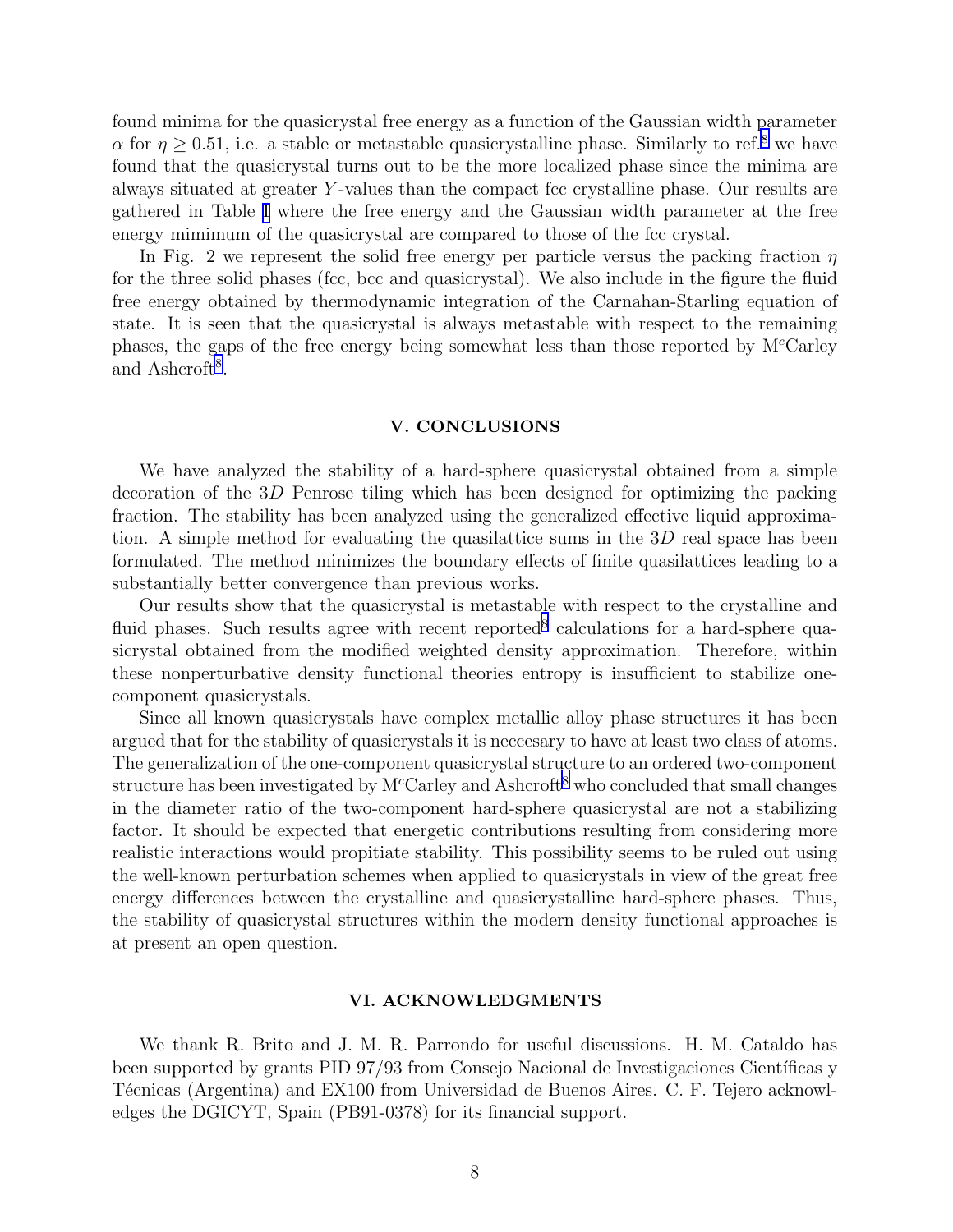## REFERENCES

- <span id="page-8-0"></span><sup>1</sup> D. Shechtman, I. Blech, D. Gratias and J. W. Cahn, Phys. Rev. Lett. **53**, 1951 (1984).
- V. Elser, Acta Cryst. A 42, 36 (1986).
- N. D. Mermin and S. M. Troian, Phys. Rev. Lett.  $54$ , 1524 (1985).
- P. A. Kalugin, A. Y. Kitaev and L. S. Levitov, J. Phys. (Paris) Lett. 46, L601 (1985); Pis'ma Zh. Eksp. Teor. Fiz. 41, 119 (1985) [JETP Lett. 41, 145 (1985)].
- $^5$  J. Roth, R. Schilling and H. R. Trebin, Phys. Rev. B  $41, 2735$  (1990).
- C. L. Henley, Phys. Rev. B 34, 797 (1986).
- C. Oguey and M. Duneau, Europhys. Lett. 7, 49 (1988).
- J. S. M<sup>c</sup>Carley and N. W. Ashcroft Phys. Rev. B 49, 15600 (1994).
- V. Elser and C. L. Henley, Phys. Rev. Lett. 55, 2883 (1986).
- J. F. Lutsko and M. Baus, Phys. Rev. A 41, 6647 (1990).
- C. F. Tejero and J. A. Cuesta, Phys. Rev. E 47, 490 (1993).
- <sup>12</sup> The triacontahedron has to be arbitrarily displaced from its original position in order to avoid spurious symmetries in the quasilattice. A two-dimensional analog of this situation is discussed by M. V. Jarić, Phys. Rev. B , 4685 (1986).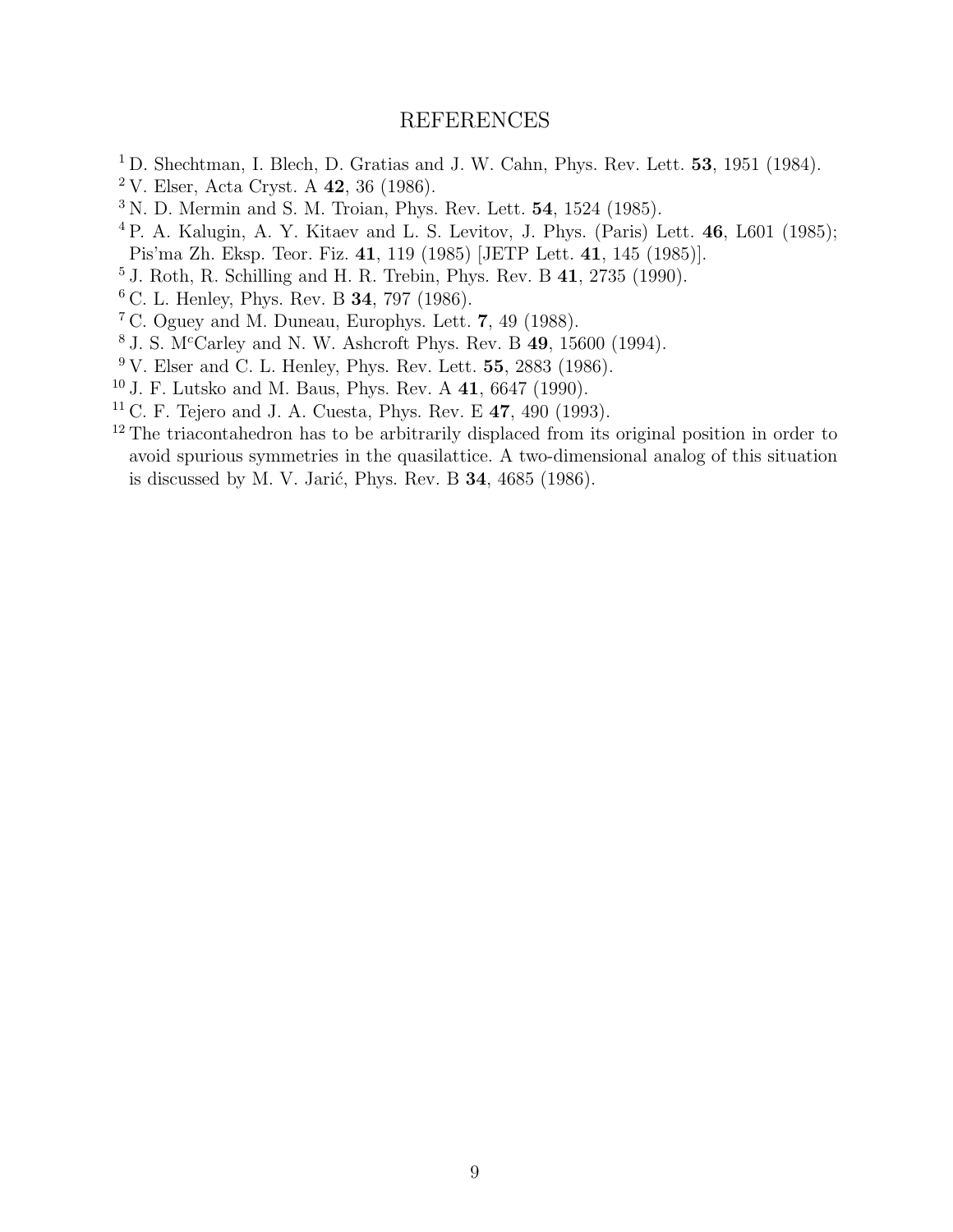## FIGURES

FIG. 1. Variational free energy per particle of the quasilattice  $\beta \phi = \beta F/N - 3 \ln(\Lambda/\sigma) + 1$  vs the Gaussian width parameter  $Y = (\alpha \sigma^2/2)^{1/2}$  for packing fractions  $\eta = 0.51 - 0.60$ , by steps of 0.01 (from bottom to top).

FIG. 2. Free energy per particle  $\beta \phi = \beta F/N - 3 \ln(\Lambda/\sigma) + 1$  vs the packing fraction  $\eta$  for the solid phases: fcc (dotted line), bcc (medium dashed line) and quasicrystal (dashed line), and for the fluid phase (continuous line).